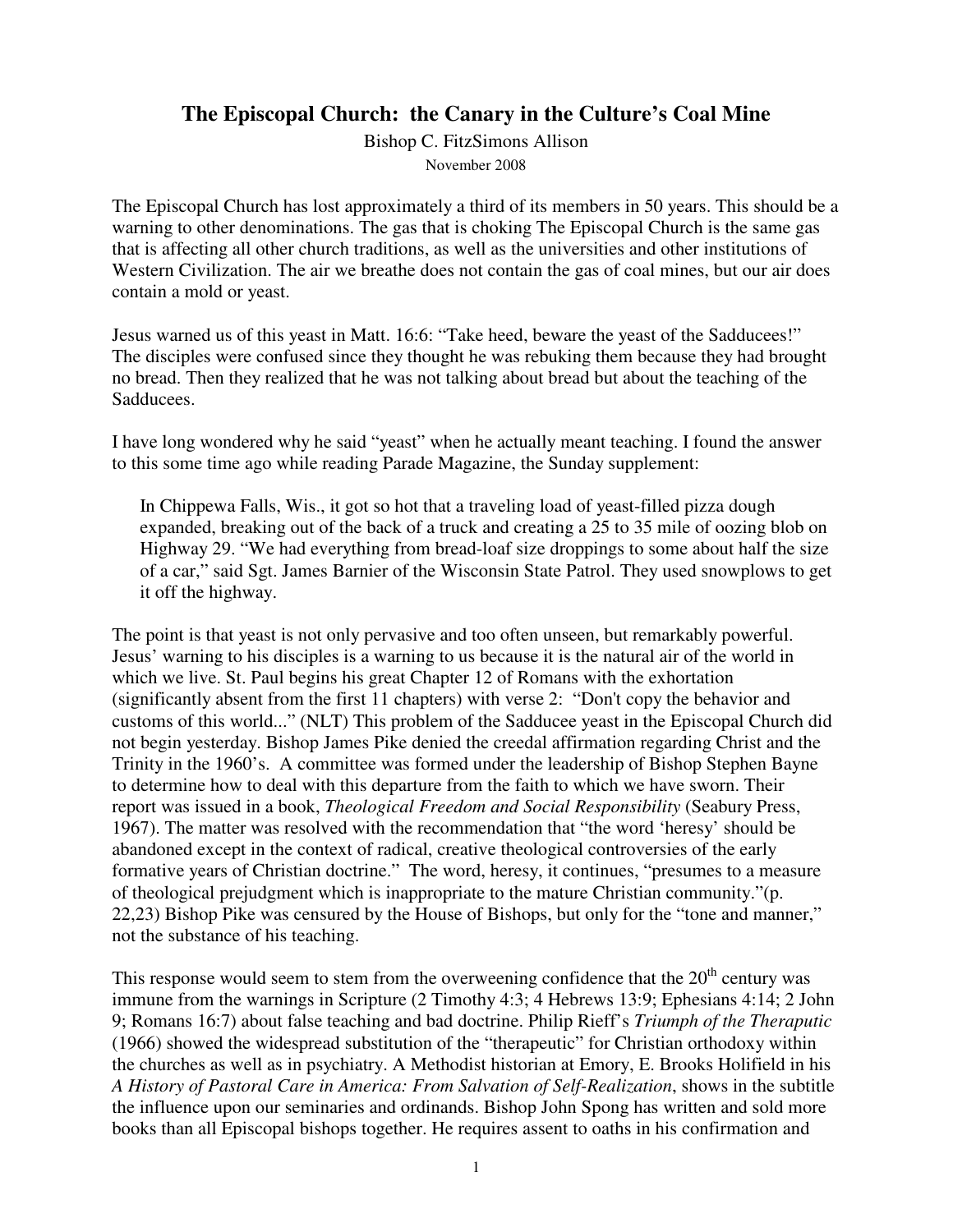ordination services that he himself has repudiated. No one has been more successful in accommodating his religion to the spirit of the age than Spong. Successive presiding bishops Ed Browning and Frank Griswold have consistently justified unbiblical teaching by their use of John 16:12, "There is so much more I want to tell you, but you can't bear it now. When the Spirit of faith comes, he will guide you into all truth..." (NLT) The present Presiding Bishop Katherine Jefferts-Schori uses the text "This is my beloved Son with whom I am well pleased..." (Matt. 3:17) (KJV) as applicable not only to Jesus at his baptism but to all of us for whom no sacrifice has yet been made and who have neither believed nor repented. This exegesis certainly resolves all the problems of justification, sanctification and atonement.

The presenting symptom and issue is homosexuality. Browning appointed a committee, which lacked any scholar. The committee issued the pamphlet, "Sexuality: A Divine Gift," which recommended the following: acceptance of pre-marital sex, extra-marital sex, and homosexual behavior as an acceptable lifestyle. It said that homosexual behavior was not condemned in Scripture or church history and that prior statements by the church on homosexual behavior were to be dismissed since they caused "non-communication and enmity."

The Episcopal Church has been increasingly choking on this Sadducee yeast, this continuous accommodation to the secular culture. Sadducees rejected any belief in a resurrected life (Matt. 22: 23-32). Their teaching was a rough equivalent of secularism, "this-world-is-all-there-is-ism" as Reinhold Niebuhr expressed it.

Our churches are pandering to a secularism that is characterized: 1) by our believing that ideas, doctrines and teachings are without consequences; 2) by an arrogance based on a cruel Pelagian naiveté regarding sin and evil; 3) by ethics without moral foundations; 4) by a reductionist art devoid of transcendent hope; 5) by inescapable idolatry; and 6) by depression.

### 1. Ideas and Doctrine Denigrated

Richard Weaver's *Ideas Have Consequences* (1947) is still in print and needs to be. He says we have succumbed to an "historical optimism" that will not disappear until we have established "that cultural decline is a historical fact." (p. 10) Ideas expressed in Christian doctrines are rarely taken seriously and too often subsumed under such contemporary values as unity and relevance. The best example of this is the way both the Lutherans and Anglicans fumbled in their joint statements with Roman Catholics regarding the doctrine of justification. These historic concerns of doctrine have largely been replaced by the secular dogma of inevitable progress. A recent book by the incomparable scholar, Jacques Barzun, *From Dawn to Decadence, 1500 to the Present: 500 years of Western Cultural Life* (2000, 900 pages) is an outstanding example among many that might be described as the epitaph on the idea of inevitable progress, the crucial dogma of secular hope.

#### 2. Arrogance and Naiveté

Karen Armstrong's widely acclaimed *A History of God* (1993) ends with this sentence: "…if we are to create a vibrant new faith for the twenty-first century, we should, perhaps, ponder the history of God for some lessons and warnings." She has turned Psalm 100 backwards. It is now we who have made God. Her writings exemplifying the Sadducee hope have been well received but the arrogance is unnoticed like a black cat on a dark night.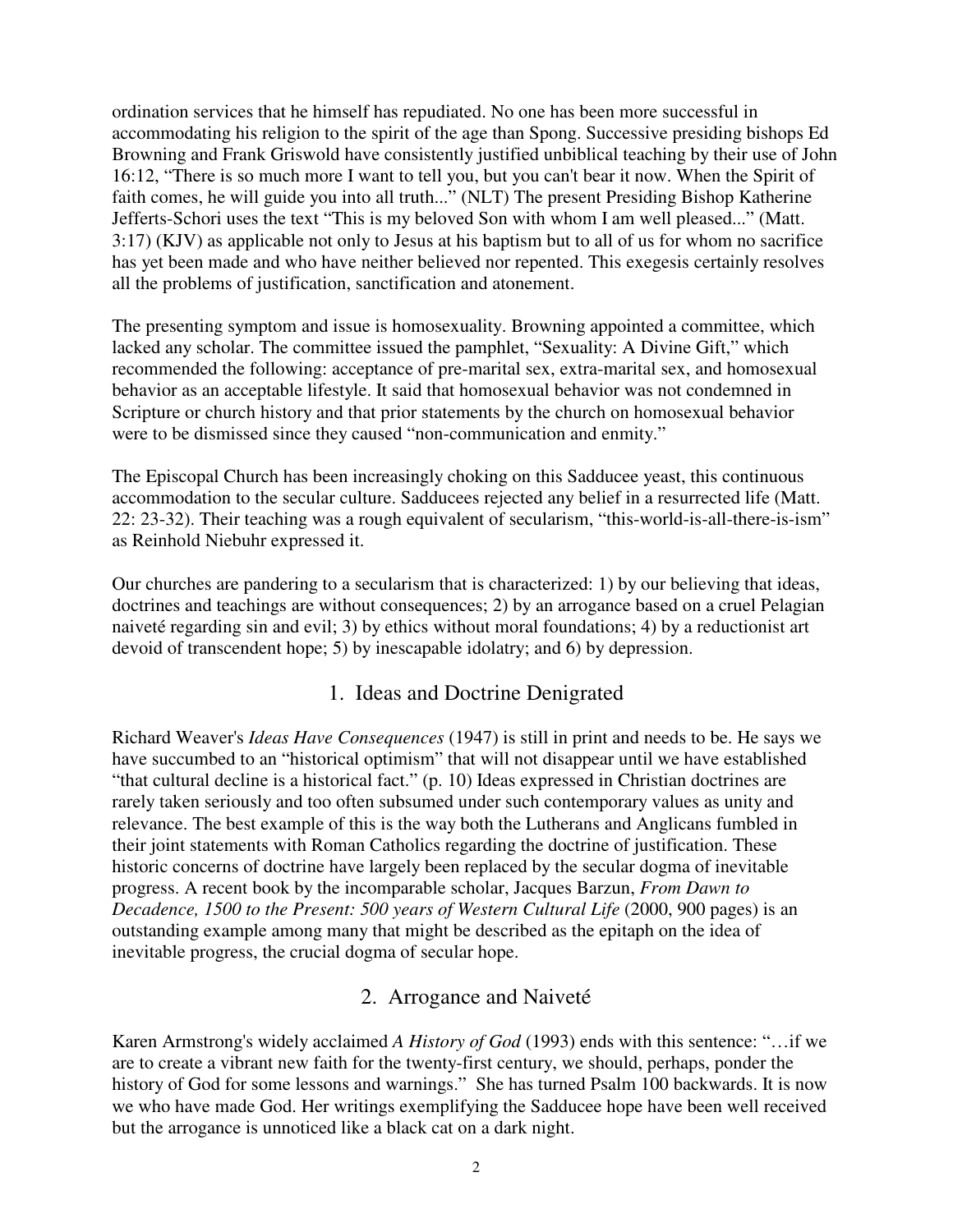Another ex-Roman Catholic, Jack Miles, has written *Christ: A Crisis in the Life of God* (2001) claiming that Christ died, not for our sins but for God's sins! Miles is no offbeat exotic scholar but a seriously respected author, another black cat in the dark night of cultural arrogance. His book, a best seller, not only received the Pulitzer Prize but Miles was also awarded the John Templeton Prize for Progress in Religion. Little wonder that Alasdair MacIntyre, Professor at Notre Dame, could exclaim, "If I were God, I do not think I would want to be studied by most contemporary theologians." ("Books and Culture," Winter, 1988, 5)

Matters of the soul (psyche) are now left to psychologists and psychiatrists in the secular society. Erich Fromm's influence is hard to exaggerate. Writing in the middle of the 20th century, he claimed:

If man gives up his illusion of a fatherly God, if he faces his aloneness and insignificance in the universe, he will be like a child that has left his father's house. But it is the very aim of human development to overcome infantile fixation. Man must educate himself to face reality. If he knows he has nothing to rely on except his own powers, he will learn to use them properly. (*Religion and Society*, New Haven: Yale University Press, 1950, p. 26.)

The assumption, with no empirical evidence, that one can educate oneself to "reality," and "know" that there is nothing to rely on but "his own powers" and that he "will learn to use them properly" is a confidence, a faith, in psychological dogmas, a naive trust of prodigious proportions.

Allen Wheelis is equally dogmatic in his secular but unexamined assumptions. In *The Quest for Identity* (1958) he describes his approach to a hypothetical clergyman:

If the clergyman remains intellectually and emotionally open, his work may provide him with such insight as will force him eventually to relinquish belief in a personal God, in life after death and in other absolutes, which had guaranteed his security.

Wheelis claims that "Psychoanalysis provides no value system nor should it," (p.109) but he clearly carries into his therapy his unacknowledged but naive "value system" that, in effect, renders Dante, Milton, Handel, Bach, T. S. Eliot, W. H. Auden, and C. S. Lewis, among millions of other believing Christians throughout the centuries, not "intellectually open" and in need of therapy. He goes on to claim: "Whether or not [the clergyman] can survey the damage, salvage those elements which are sound, and build a new structure of belief depends on the courage, tenacity, and creative ability which he alone can mobilize to meet the crisis." This confidence in man's nature to do what he should is what Christians have called the Pelagian heresy. As St. Augustine has warned us, it is a "cruel" and misplaced confidence.

Years after writing these sentiments Wheelis is now not nearly so confident. "I have not found in psychoanalysis the meaning I sought. I function as a guide to the lost, but do not myself know the way." (*New York Times Magazine*, Dec. 20, 2007) He is now unpersuaded by attempts to render death as a meaningful conclusion. "A symphony has a climax, a poem builds to a burst of meaning, but we are unfinished business. No coming together of strands. The game is called because of darkness." (Ibid)

Arrogance leads to darkness but humility can lead to a new hope. The naive confidence in human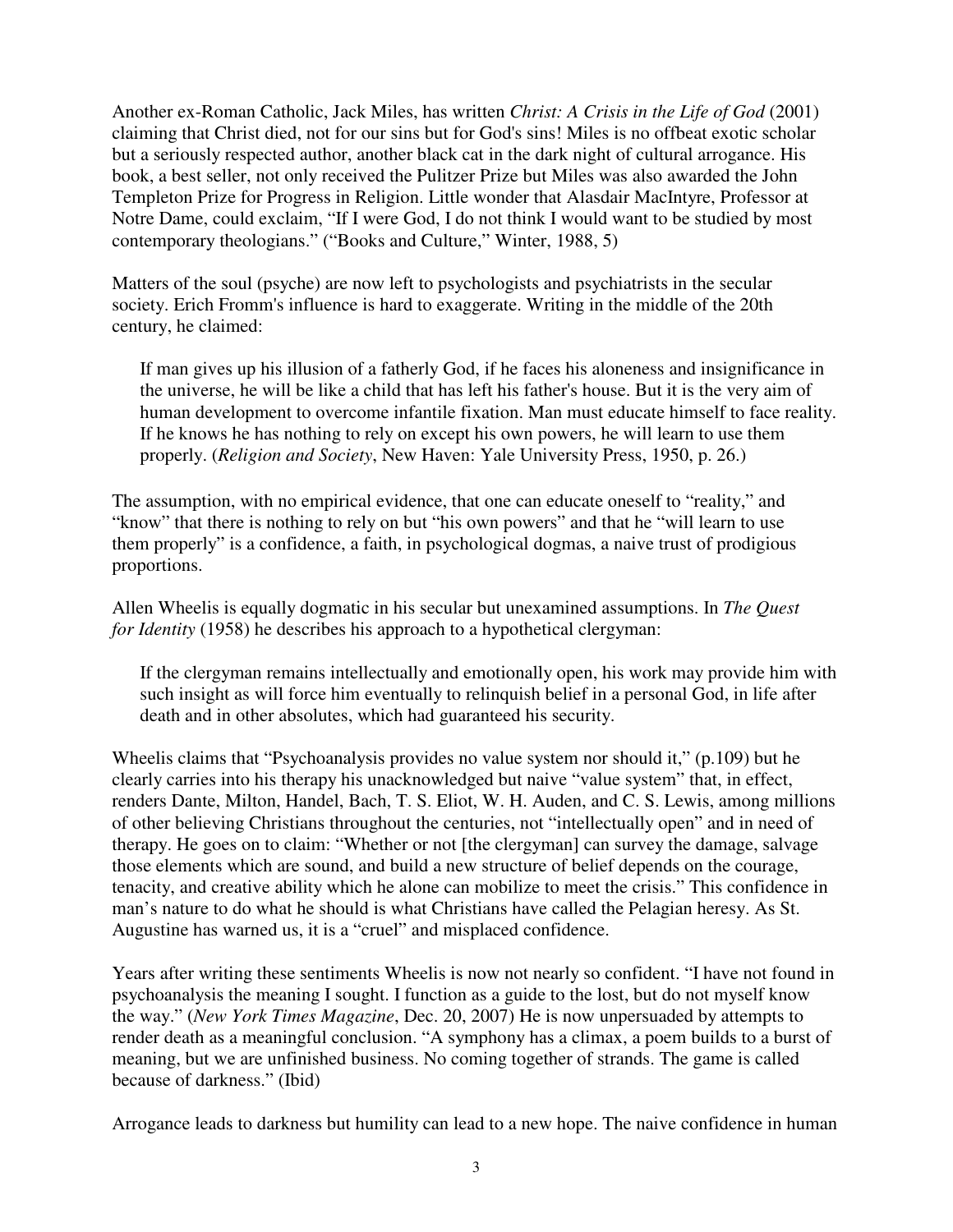nature was best expressed by John Morley in the 19th century. "Human nature is good. This," said Morley, "is the key that secularizes the world." (quoted in Owen Chadwick, *The Secularization of the European Mind in the 19th Century*, p. 152.) A recent writer has discovered a more realistic view of the human condition and a deeper hope. After writing the remarkably popular *The Road Less Travelled*, M. Scott Peck realized that his clients' unconscious, as well as his own, was not God, as he had previously insisted. He realized that our unconscious was as much in need of redemption as our conscious mind. He later wrote a much more accurate picture of human nature in *The People of the Lie* (1983). In the preface he describes his baptism in 1980: "My commitment to Christianity is the most important thing in my life and is, I hope, pervasive and total."  $(p. 11)$ 

Shortly before Peck's death he was interviewed by David Neff of *Christianity Today*. Peck offered this observation:

You know, we look at young children, and we rejoice in their smooth skin and spontaneity, but they're also all born liars, cheats, thieves, and manipulators. And it's hardly remarkable that many of them grow up to be adult liars, cheats, thieves, and manipulators. What's much more difficult to explain is why some of them grow up to be honest God-fearing people. Saint Paul talked about the "mystery of iniquity," and this is all mysterious stuff. Evil is a great mystery. But it pales, as far as I'm concerned, before the mystery of goodness, which is the even greater mystery.

Yet within the churches, the Sadducee teaching persists. Van A. Harvey of Stanford University claims: "For historians (and that includes a number of Christian historians as well) supernaturalism is simply not an option." (*Christian Century*, January 26, 2000, p. 91, 92) He is followed by such prominent theologians as Gordon Kaufman, Shubert Ogden and Rosemary Radford Ruether who not only deny the hope of resurrection, but also claim such hopes as deplorable machinations of self-interest.

### 3. Ethics Without a Moral Foundation

A recent public broadcasting program concerning the current crisis in morals in our society cited the example of a doctor, who was suspected of killing his patients (later verified). He was given high recommendations in his transfer to another hospital where he continued his killing. Other examples cited were the widespread cheating by students whose parents defended this behavior, unacknowledged corruption in accounting firms and brokerage houses, and falsification in medical and scientific research. Experts spoke exhaustively on the immorality, which is rampant in all aspects of society, on its causes and possible cures. Needless to say, in our secularist culture no mention was made of the culture's loss of any sense of accountability or justice beyond this life. Is our culture affected by the loss of God's judgment and mercy? The program illustrated Christopher Lasch's perceptive and enduring diagnosis of our narcissistic culture where any sense of justice is rooted only in self, providing no adequate foundation for ethics.

### 4. Corruption in the Arts

The Sadducee/secular yeast severs our culture's connection with any transcendent dimension of reality and deprives us of our purpose and goal. The playwright, Eugene Ionesco, in his essay on Kafka, shows how anything "without a goal is absurd...when man is cut off from his religious or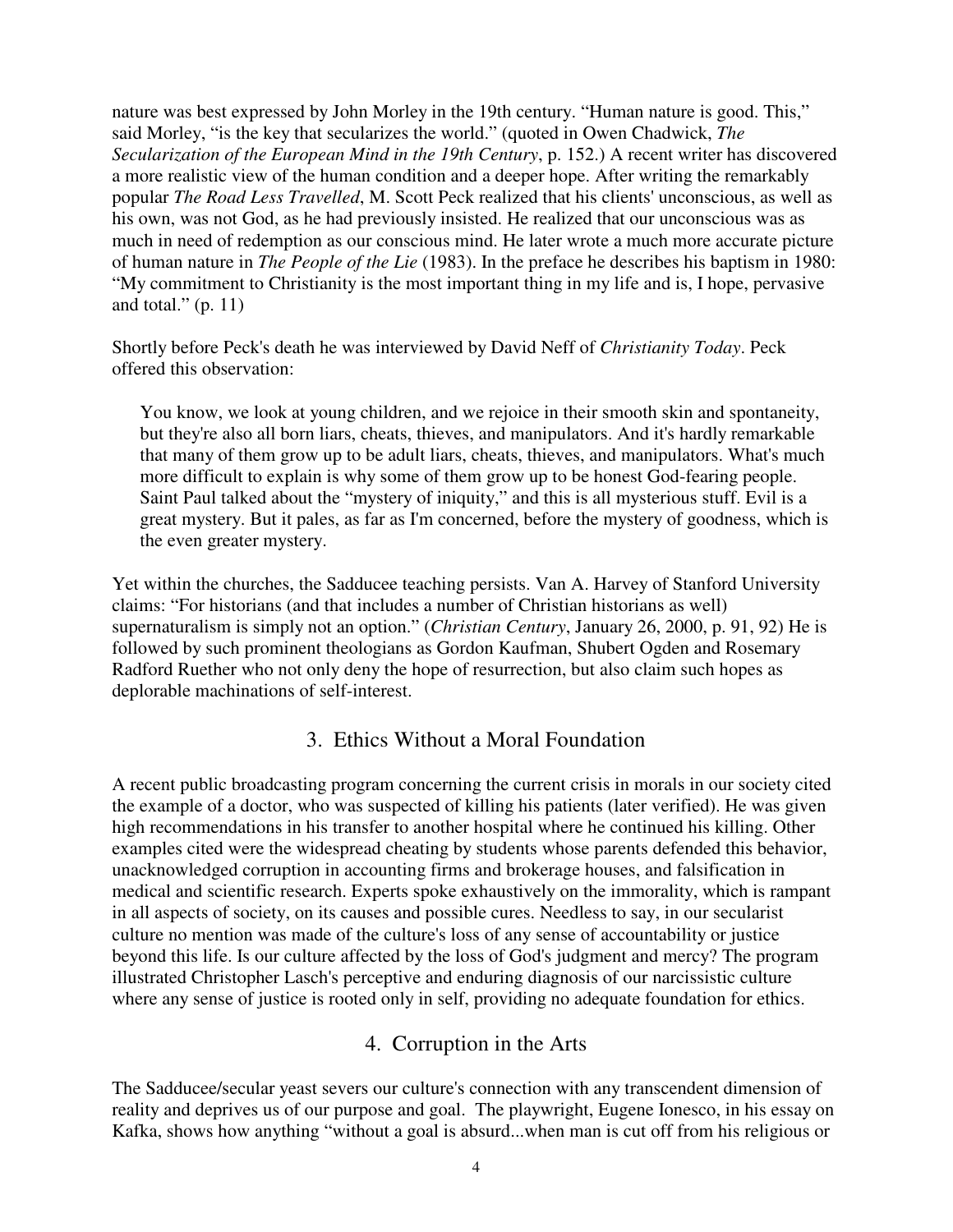metaphysical roots, he is lost; his entire struggle becomes senseless, futile and oppressive." (N. Vos, *Eugene Ionesco and Edward Albee, A Critical Essay*, Eerdmans, 1968, p. 6)

The prolific Cambridge writer, George Steiner, similarly writes:

What I affirm is the intuition that where God's presence is no longer a tenable supposition and where His absence is no longer a felt, indeed overwhelming weight, certain dimensions of thought and creativity are no longer attainable. (*Real Presences*, University of Chicago Press, 1989, p. 229)

He argues that great works of art cannot be produced within a secularized culture. Without transcendence, human creativity is truncated. Steiner insists that "poetry, art and music put us in sane touch with that which transcends, with matters 'undreamt of' in our materiality." (p. 226, 227) He is aware that such affirmations are not welcome conceits in the secular climate of contemporary universities and that they are bound to evoke negative reactions. Nevertheless he asserts: "The attempt at testimony must be made and the ridicule incurred." (*Theology Today*, Dec. 2003)

Ingmar Bergman, the non-Christian producer of numerous widely acclaimed films adds to this lament about the sickness resulting from the secular yeast:

Regardless of my own beliefs and my own doubts, which are completely without importance in this connection, it is my opinion that art lost its creative urge the moment it was separated from worship. It severed the umbilical cord and lives its own sterile life, generating and degenerating itself. (*Horizon*, No. 1, Sept. 1960, pp 4-9)

# 5. Idolatry

Another and perhaps the most dangerous of the Sadducee/secular pathologies is idolatry. A popular assumption about idolatry is that it is relegated to primitive societies. Gerhard Forde shows that when we attempt to construct an image of God who is more amenable to our expectations and desires (e.g. Donald McCullough's *The Trivialization of God: the Dangerous Illusion of a Manageable Deity*, Nav Press, 1995) it "is no different from making a god of wood or stone or bronze; it is simply idolatry, and it is born of unbelief." (A. Kimel, *Speaking the Christian God*, Eerdmans, 1992, p. 1l4)

Andre Malraux, war hero, scholar, novelist, French intellectual and statesman writes under the influence of the Sadducean yeast: "The greatest mystery is not that we have been flung at random among the profusion of the earth and the galaxies of the stars, but in this prison we can fashion such images of ourselves sufficiently powerful to deny our nothingness." To "fashion images of ourselves" is precisely what Scripture means by idolatry. With no ultimate and transcendent hope beyond this world our hearts are, in Calvin's words, "a veritable factory of idols."

When the cross was replaced by the goddess of reason in the Cathedral of Notre Dame the streets soon ran red with blood in the name of "Liberty, Equality and Fraternity." An equally admirable conceit: "From each according to his abilities, to each according to his needs" seduced much of the intelligentsia of the Western World, but it was bereft of any transcendent judgment of how to